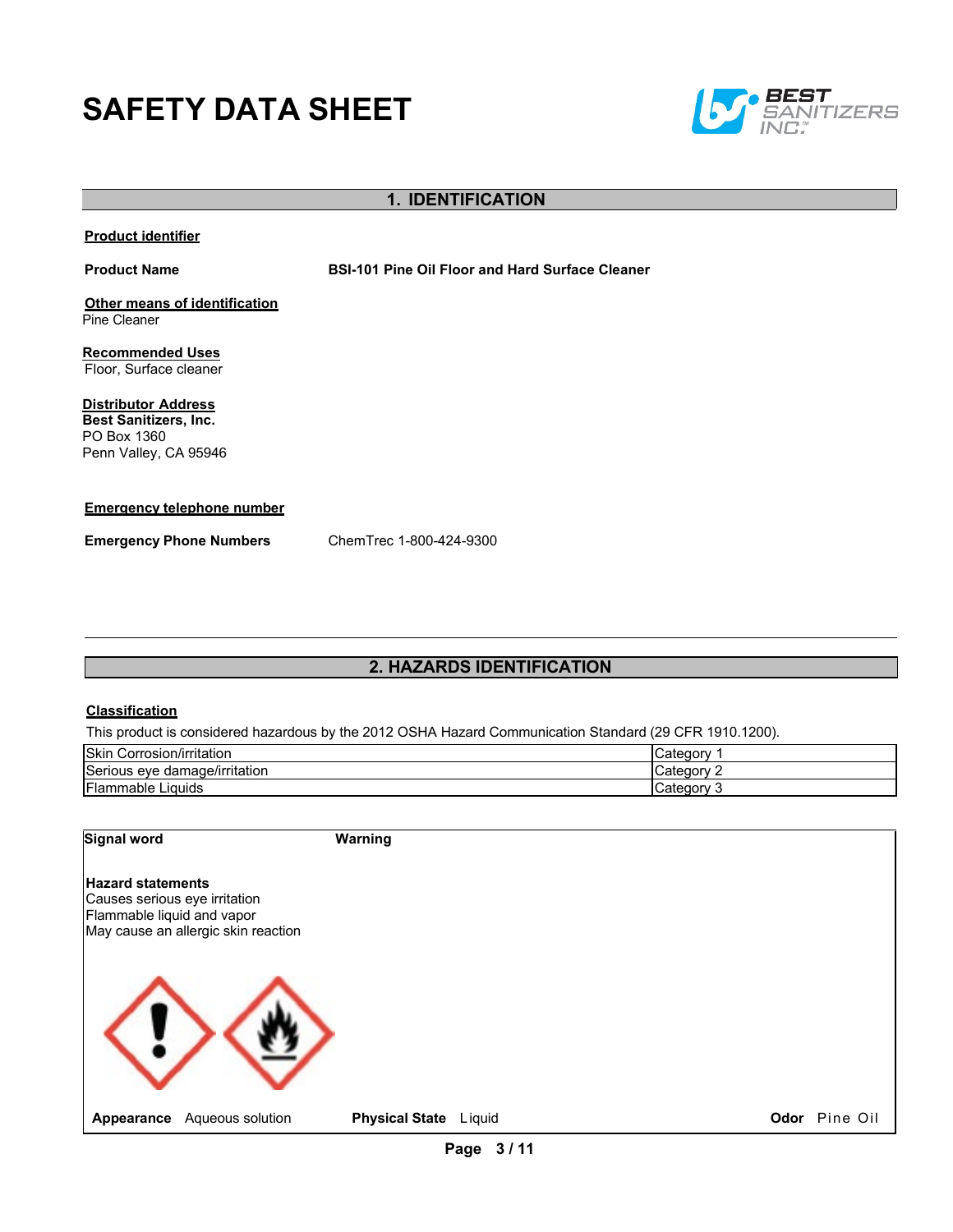#### **Precautionary Statements - Prevention**

Wash face, hands and any exposed skin thoroughly after handling. Keep away from heat/sparks/open flames/hot surfaces-----No Smoking. Avoid breathing dust/fume/gas/mist/vapors/spray Contaminated work clothing must not be allowed out of the workplace. Keep container tightly closed. Ground/bond container and receiving equipment. Use explosion-proof electrical/ventilating/lighting/equipment. Use only non-sparking tools. Take precautionary measures against static discharge. Wear protective gloves/protective clothing/eye protection/face protection.

#### **Precautionary Statements - Response**

IF IN EYES: Rinse cautiously with water for several minutes. Remove contact lenses, if present and easy to do. Continue rinsing. If eye irritation persists: Get medical advice/attention.

IF ON SKIN (or hair): Remove/Take off immediately all contaminated clothing. Rinse skin (hair) with water/shower. If skin irritation or rash occurs Get medical advice/attention.

In case of fire: Use CO2, dry chemical, or foam to extinguish.

#### **Precautionary Statements - Storage**

Store in a well-ventilated place. Keep Cool.

#### **Precautionary Statements - Disposal**

Dispose of contents/container to an approved waste disposal plant.

#### **Hazards not otherwise classified (HNOC)**

Not Applicable

#### **Other Information**

Causes mild skin irritation.

Harmful to aquatic life with long lasting effects.

## **3. COMPOSITION/INFORMATION ON INGREDIENTS**

| <b>Chemical Name</b> | CAS No.     | Weight %    | <b>Trade Secret</b> |
|----------------------|-------------|-------------|---------------------|
| Water                | 7732-18-5   | 80-85       |                     |
| Isopropyl alcohol    | 67-63-0     | $5 - 15$    |                     |
| Trade Secret 1       | Proprietary | $2-5$       |                     |
| Trade Secret 2       | Proprietary | $1 - 3$     |                     |
| Trade Secret 3       | Proprietary | 1-2         |                     |
| <b>Dipentene</b>     | 138-86-3    | $0.2 - 0.5$ |                     |

\* The exact percentage (concentration) of composition has been withheld as a trade secret.

## **4. FIRST AID MEASURES**

| Hold eye(s) open and rinse slowly and gently with water for 15-20 minutes. Remove<br>contact lenses, if present, after first 5 minutes, then continue rinsing eye(s). Seek<br>immediate medical advice/attention.         |
|---------------------------------------------------------------------------------------------------------------------------------------------------------------------------------------------------------------------------|
| Wash off immediately with soap and plenty of water while removing all contaminated clothes<br>and shoes. Wash contaminated clothing and shoes before reuse. Get medical attention if<br>irritation develops and persists. |
| Remove to fresh air. Administer oxygen if breathing is difficult. Call a physician if necessary.                                                                                                                          |
| Do NOT induce vomiting. Drink plenty of water. Never give anything by mouth to an<br>unconscious person. Call a physician immediately.                                                                                    |
|                                                                                                                                                                                                                           |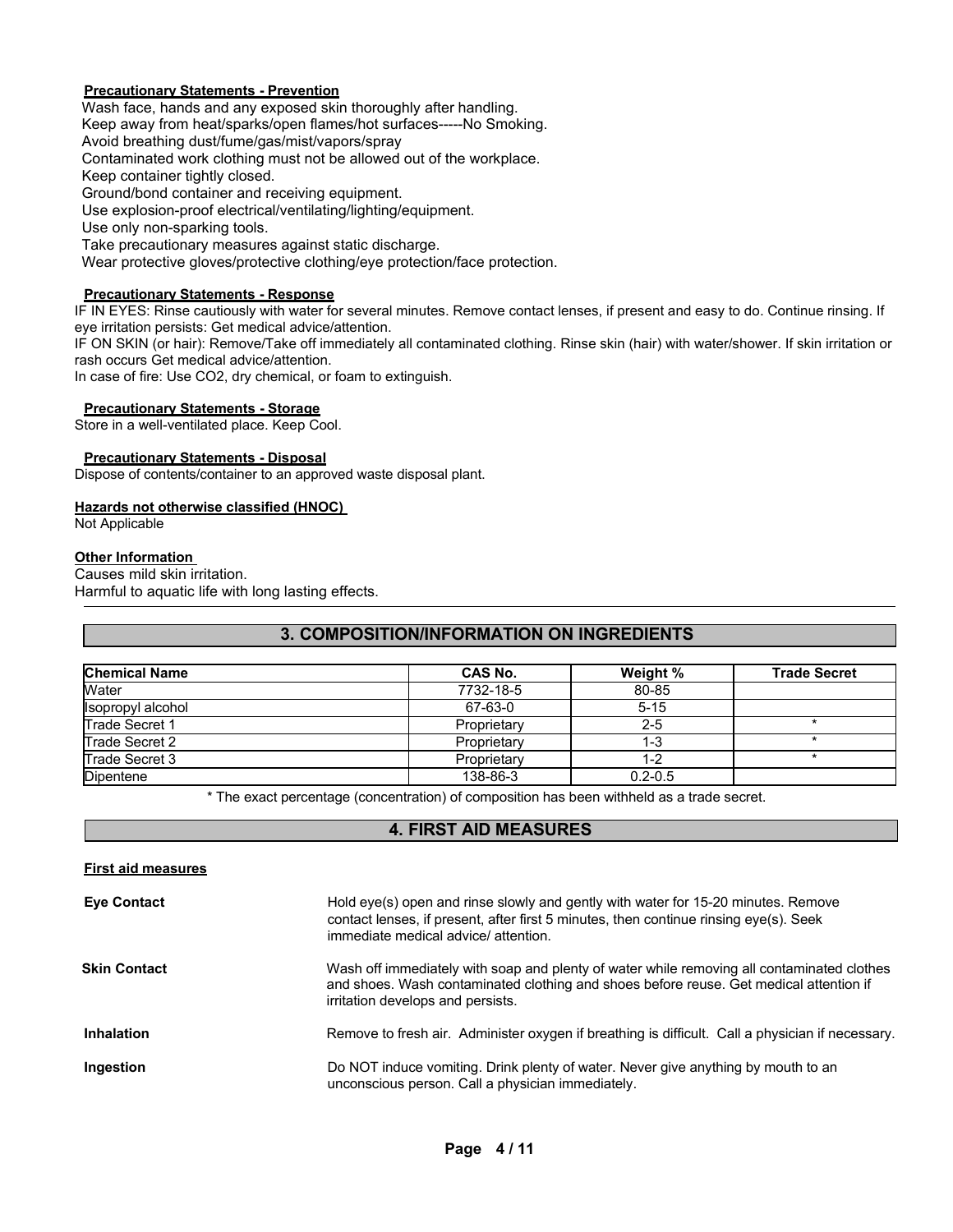#### **Most important symptoms and effects, both acute and delayed**

#### **Most Important Symptoms and Effects**

See Section 11 for symptom information

#### **Indication of any immediate medical attention and special treatment needed**

**Note to physicians:** Treat symptomatically.

## **5. FIRE-FIGHTING MEASURES**

#### **Suitable Extinguishing Media**

Dry Chemical. Water spray (fog), Carbon dioxide (CO2), Foam.

#### **Unsuitable Extinguishing Media**

No Information available.

#### **Specific Hazards Arising from the Chemical**

Flammable. Vapors may travel to source of ignition and flash back. **Hazardous combustion products**:

Carbon monoxide (CO); Carbon Dioxide (CO2).

#### **Protective equipment and precautions for firefighters**

As in any fire, wear self-contained breathing apparatus pressure-demand, MSHA/NIOSH (approved or equivalent) and full protective gear. Cool containers with flooding quantities of water until well after fire is out.

## **6. ACCIDENTAL RELEASE MEASURES**

#### **Personal precautions, protective equipment and emergency procedures**

| <b>Personal Precautions</b>                          | Use personal protection recommended in Section 8. Ensure adequate ventilation,<br>especially in confined areas.                                                                                                                                                                                |
|------------------------------------------------------|------------------------------------------------------------------------------------------------------------------------------------------------------------------------------------------------------------------------------------------------------------------------------------------------|
| For emergency responders                             | Isolate area. Keep unnecessary personnel away.                                                                                                                                                                                                                                                 |
| <b>Environmental precautions</b>                     |                                                                                                                                                                                                                                                                                                |
| <b>Environmental Precautions</b>                     | Prevent entry into waterways, sewers, basements or confined areas. See Section<br>12 for additional ecological information.                                                                                                                                                                    |
| Methods and material for containment and cleaning up |                                                                                                                                                                                                                                                                                                |
| <b>Methods for Containment</b>                       | Prevent further leakage or spillage if safe to do so. Contain and collect spillage with non-<br>combustible absorbent material, (e.g. sand, earth, diatomaceous earth, vermiculite) and<br>place in container for disposal according to local/national regulations (See Section 13).           |
| <b>Methods for Cleaning Up</b>                       | Use clean non-sparking tools to collect absorbed material. May be ignited by friction, heat,<br>sparks or flames. Collect spillage. Soak up with inert absorbent material. Sweep up and<br>shovel into suitable containers for disposal. Following product recovery, flush area with<br>water. |

#### **7. HANDLING AND STORAGE**

## **Precautions for safe handling**

**Handling** Keep away from heat, sparks, flame and other sources of ignition (i.e., pilot lights, electric motors and static electricity). Take precautionary measures against static discharges. Do not eat, drink or smoke when using this product. Use personal protection recommended in Section 8. Avoid contact with skin, eyes or clothing. Use only in well-ventilated areas. Avoid breathing vapors or mists. Wash thoroughly after handling. Handle in accordance with good industrial hygiene and safety practice.

#### **Conditions for safe storage, including any incompatibilities**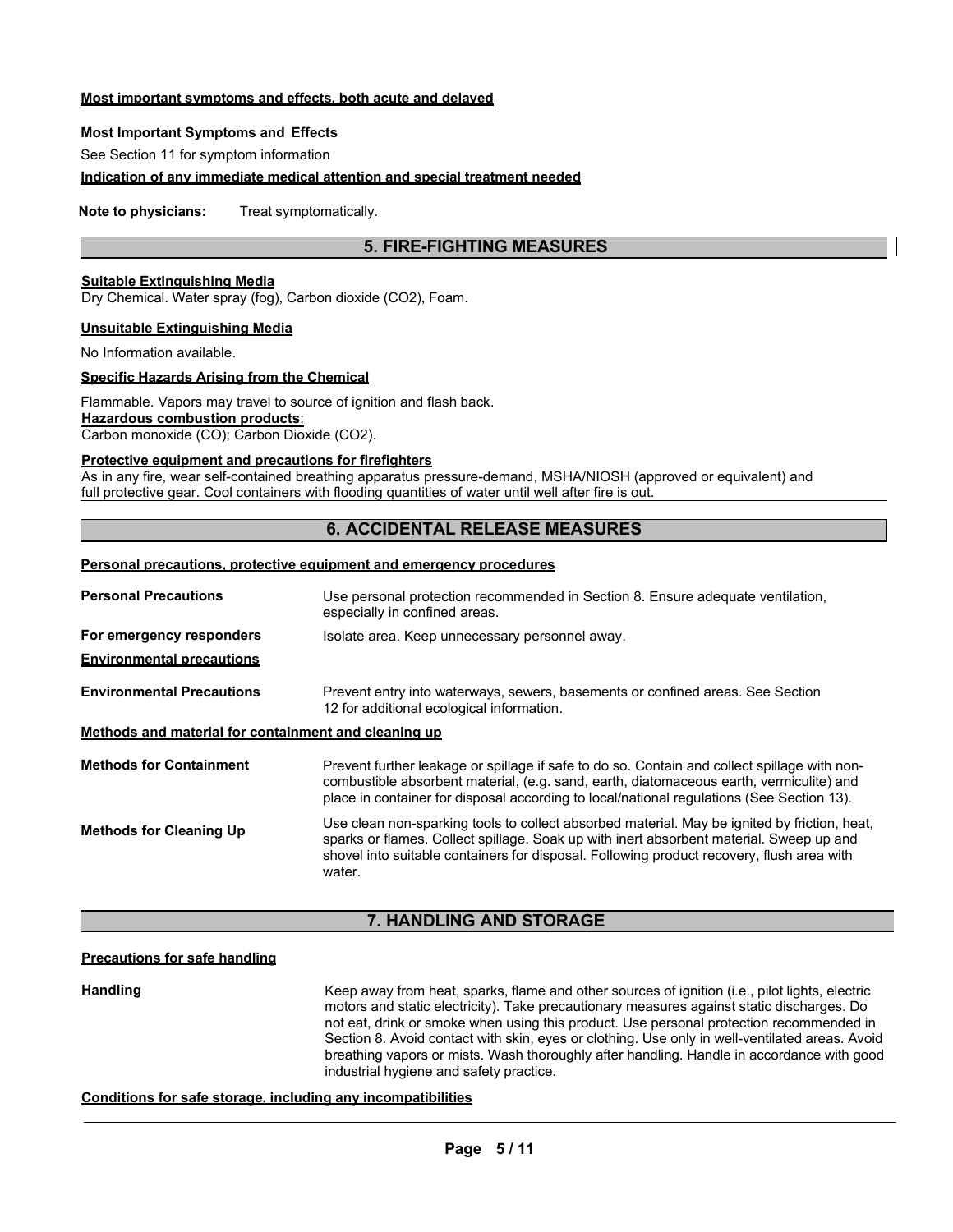Keep containers tightly closed in a dry, cool and well-ventilated place. Keep from freezing. Keep away from heat, sparks, flame and other sources of ignition (i.e., pilot lights, electric motors and static electricity).

Heat, sparks, open flame, other ignition sources. Reacts violently with strong oxidants such as nitric acid and silver nitrate causing fire and explosion hazard. Reacts slowly with calcium hypochlorite and ammonia causing fire and explosion hazard.

## **8. EXPOSURE CONTROLS/PERSONAL PROTECTION**

#### **Control parameters**

#### **Exposure Guidelines**

| <b>Chemical Name</b>         | <b>ACGIH TLV</b>                     | <b>OSHA PEL</b>                                                                                   | <b>NIOSH IDLH</b>                                                                     |
|------------------------------|--------------------------------------|---------------------------------------------------------------------------------------------------|---------------------------------------------------------------------------------------|
| Isopropyl Alcohol<br>67-63-0 | STEL: 400 ppm<br><b>TWA: 200 ppm</b> | TWA: 400 ppm<br>TWA: 980 mg/m3<br>(vacated)STEL: 500 ppm<br>(vacated) STEL: $1225 \text{ mg/m}$ 3 | IDLH: 2000 ppm<br>TWA: 400 ppm<br>TWA: 980 mg/m3<br>STEL: 500 ppm<br>STEL: 1225 mg/m3 |

*ACGIH TLV: American Conference of Governmental Industrial Hygienists - Threshold Limit Value. OSHA PEL: Occupational Safety and Health Administration - Permissible Exposure Limits. NIOSH IDLH: Immediately Dangerous to Life or Health.*

#### **Appropriate engineering controls**

| <b>Engineering Controls</b>                                           | Showers, eyewash stations, ventilation system.                                                                                                                                                                                                                                                                                   |
|-----------------------------------------------------------------------|----------------------------------------------------------------------------------------------------------------------------------------------------------------------------------------------------------------------------------------------------------------------------------------------------------------------------------|
| Individual protection measures, such as personal protective equipment |                                                                                                                                                                                                                                                                                                                                  |
| <b>Eye/Face Protection</b>                                            | Wear safety glasses with side shields (or goggles).                                                                                                                                                                                                                                                                              |
| <b>Skin and Body Protection</b>                                       | Wear protective NeopreneTM gloves. Rubber gloves. Normal work clothing (long sleeved<br>shirt and long pants) is recommended. Apron recommended.                                                                                                                                                                                 |
| <b>Respiratory Protection</b>                                         | If exposure limits are exceeded or irritation is experienced, NIOSH/MSHA approved respiratory<br>protection should be worn. Positive-pressure supplied air respirators may be required for high<br>airborne contaminant concentrations. Respiratory protection must be provided in accordance<br>with current local regulations. |
| <b>Hygiene Measures</b>                                               | Wash face, hands and any exposed skin thoroughly after handling. Wash contaminated<br>clothing and shoes before reuse. Do not Eat, Drink or Smoke when using this product.                                                                                                                                                       |

## **9. PHYSICAL AND CHEMICAL PROPERTIES**

#### **Physical and Chemical Properties**

| Formula                                                               | See Section 3                                                          |                                                                            |                                      |
|-----------------------------------------------------------------------|------------------------------------------------------------------------|----------------------------------------------------------------------------|--------------------------------------|
| <b>Physical State</b><br>Appearance<br>Color<br><b>Property</b><br>рH | Liauid<br>Aqueous solution<br>Clear, Dark Yellow<br><b>Values</b><br>8 | Odor<br><b>Odor Threshold</b><br><b>Remarks/ Method</b><br>$+/- 2$ @ 21 °C | Pine Oil<br>No information available |
| <b>Melting/freezing point</b>                                         | $-4.6^{\circ}$ C / 23.8 $^{\circ}$ F                                   | None known                                                                 |                                      |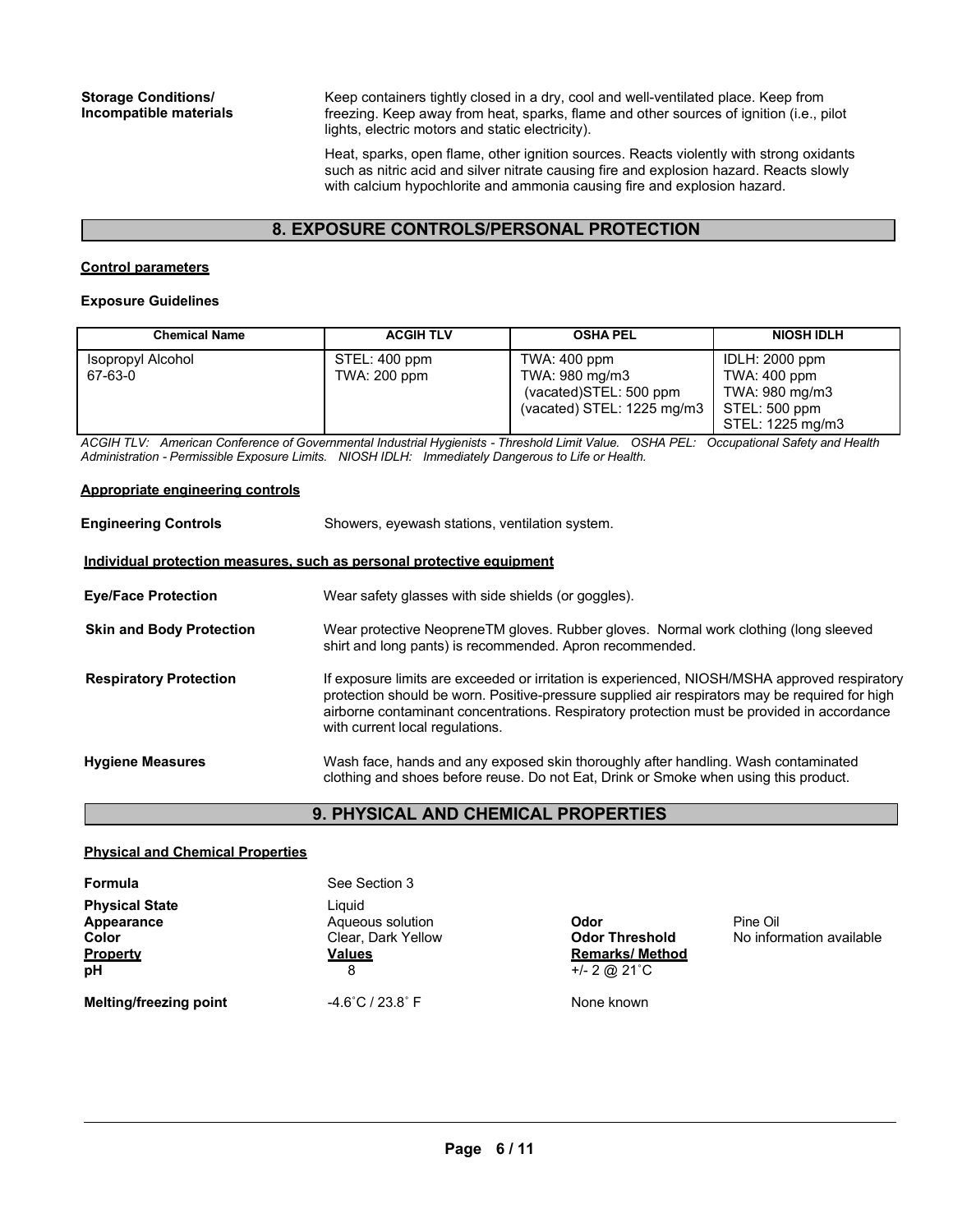| Boiling point / boiling range<br><b>Flash Point</b> | No information available.<br>$>$ 32.8°C / $>$ 91°F | None known<br>Closed cup |
|-----------------------------------------------------|----------------------------------------------------|--------------------------|
| <b>Evaporation rate</b>                             | No data available                                  | None known               |
| Flammability (solid, gas)                           | No data available                                  | None known               |
| <b>Flammability Limits in Air</b>                   |                                                    |                          |
| <b>Upper flammability limit</b>                     | No data available                                  | None known               |
| Lower flammability limit                            | No data available                                  | None known               |
| Vapor pressure                                      | No data available                                  | None known               |
| Vapor density                                       | No data available                                  | None known               |
| <b>Specific Gravity</b>                             | $0.99$ g/cc                                        | None known               |
| <b>Water Solubility</b>                             | Soluble in water.                                  | None known               |
| Solubility in other solvents                        | No data available                                  | None known               |
| <b>Partition coefficient:</b>                       | No data available                                  | None known               |
| <b>Autoignition temperature</b>                     | No data available                                  | None known               |
| <b>Decomposition temperature</b>                    | No data available                                  | None known               |
| Kinematic viscosity                                 | No data available                                  | None known               |
| <b>Dynamic viscosity</b>                            | No data available                                  | None known               |

## **10. STABILITY AND REACTIVITY**

#### **Reactivity**

No data available.

#### **Chemical stability**

Stable under recommended storage conditions.

#### **Possibility of Hazardous Reactions**

None under normal processing.

#### **Conditions to avoid**

Heat, flames and sparks.

#### **Incompatible materials**

Heat, sparks, open flame, other ignition sources. Reacts violently with strong oxidants such as nitric acid and silver nitrate causing fire and explosion hazard. Reacts slowly with calcium hypochlorite and ammonia causing fire and explosion hazard.

#### **Hazardous Decomposition Products**

Carbon monoxide (CO). Carbon dioxide (CO2).

## **11. TOXICOLOGICAL INFORMATION**

#### **Information on likely routes of exposure**

| <b>Inhalation</b>   | Inhalation of vapors in high concentration may cause irritation of respiratory system. |
|---------------------|----------------------------------------------------------------------------------------|
| <b>Eve Contact</b>  | Irritating to eyes.                                                                    |
| <b>Skin Contact</b> | Prolonged contact may cause irritation.                                                |
| Ingestion           | Harmful if swallowed.                                                                  |

#### **Component Information**

| <b>Chemical Name</b>         | Oral LD50                                    | <b>Dermal LD50</b>      | <b>Inhalation LC50</b>   |
|------------------------------|----------------------------------------------|-------------------------|--------------------------|
| Dipentene<br>138-86-3        | $= 5300$ mg/kg (Rat)                         |                         |                          |
| Isopropyl alcohol<br>67-63-0 | $= 1870$ mg/kg (Rat)                         | $= 4059$ mg/kg (Rabbit) | $= 72600$ mg/m3 (Rat) 4h |
| Trade Secret 2               | $= 1400$ mg/kg (Rat)<br>$= 1378$ mg/kg (Rat) | >2 g/kg (Rabbit)        |                          |
| Trade Secret 1               | $= 5170$ mg/kg (Rat)                         |                         |                          |
| Water<br>7732-18-5           | $>90$ mL/kg (Rat)                            |                         | -                        |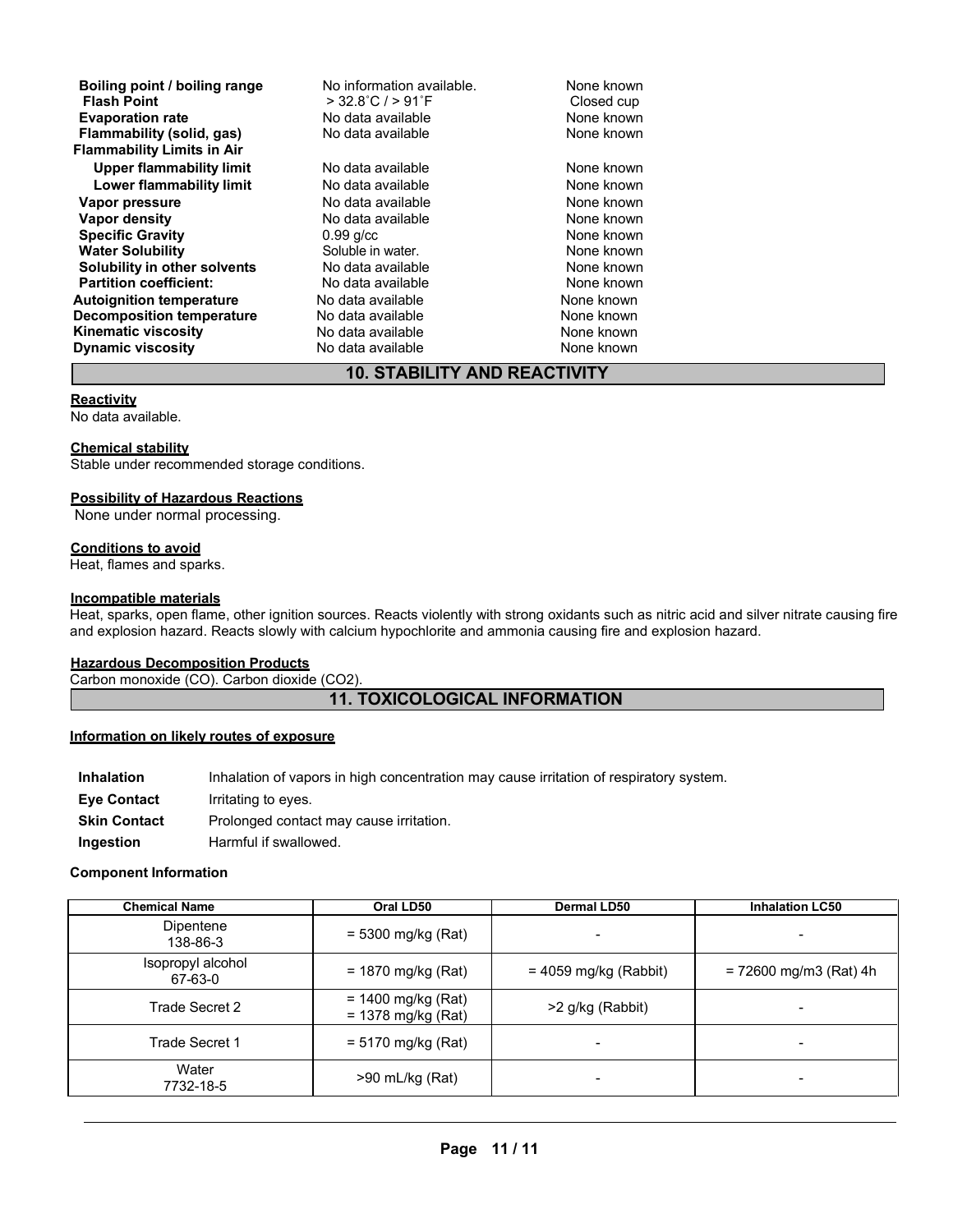## **Information on toxicological effects**

| Symptoms               | No information available.                                                                    |  |
|------------------------|----------------------------------------------------------------------------------------------|--|
|                        | Delayed and immediate effects as well as chronic effects from short and long-term exposure   |  |
| Sensitization          | No Information Available                                                                     |  |
| Germ cell mutagenicity | No Information Available                                                                     |  |
| Carcinogenicity        | IARC: Group 3 (Not classifiable as to its carcinogenicity to humans).<br>$OSHA: X = Present$ |  |

| <b>Chemical Name</b>         | ACGIH  | <b>IARC</b> | <b>NTP</b> | <b>OSHA</b> |
|------------------------------|--------|-------------|------------|-------------|
| Isopropyl alcohol<br>67-63-0 | $\sim$ | Group 3     |            |             |

| Reproductive toxicity  | No Information Available |
|------------------------|--------------------------|
| STOT single exposure   | No Information Available |
| STOT repeated exposure | No Information Available |

## **Numerical measures of toxicity –Product Information<br>Unknown Acute Toxicity 17.15% of the mixture**

**17.15%** of the mixture consists of ingredient(s) of unknown toxicity. **The following values are calculated based on Chapter 3.1 of the GHS document**

| Oral LD50          | 92360 mg/kg |
|--------------------|-------------|
| <b>Dermal LD50</b> | 28880 mg/kg |
| Mist               | 726 mg/l    |

## **Ecotoxicity**

Harmful to aquatic life with long effects.

7.15% of the mixture consists of components(s) of unknown hazards to the aquatic environment.

**12. Ecological Data**

| <b>Chemical Name</b>         | <b>Algae/Aquatic Plants</b>                                                                              | Fish                                                                                                                                                              | <b>Crustacea</b>                       |
|------------------------------|----------------------------------------------------------------------------------------------------------|-------------------------------------------------------------------------------------------------------------------------------------------------------------------|----------------------------------------|
| Isopropyl alcohol<br>67-63-0 | 1000: 96 h Desmodesmus<br>subspicatus mg/L<br>EC50<br>1000: 72 h Desmodesmus<br>subspicatus mg/L<br>EC50 | 9640: 96 h Pimephales promelas<br>mg/L LC50 flow-through 11130: 96 h<br>Pimephales promelas mg/L LC50<br>static<br>1400000: 96 h Lepomis macrochirus<br>µg/L LC50 | 13299: 48 h Daphnia magna<br>mg/L EC50 |

#### **Persistence and Degradability**

No Information Available.

#### **Bioaccumulation**

| <b>Chemical Name</b> | <b>Partition Coefficient</b> |
|----------------------|------------------------------|
| Isopropyl alcohol    | 0.05                         |
| 67-63-0              |                              |

#### **Mobility**

No information available.

#### **Other adverse effects**

No information available.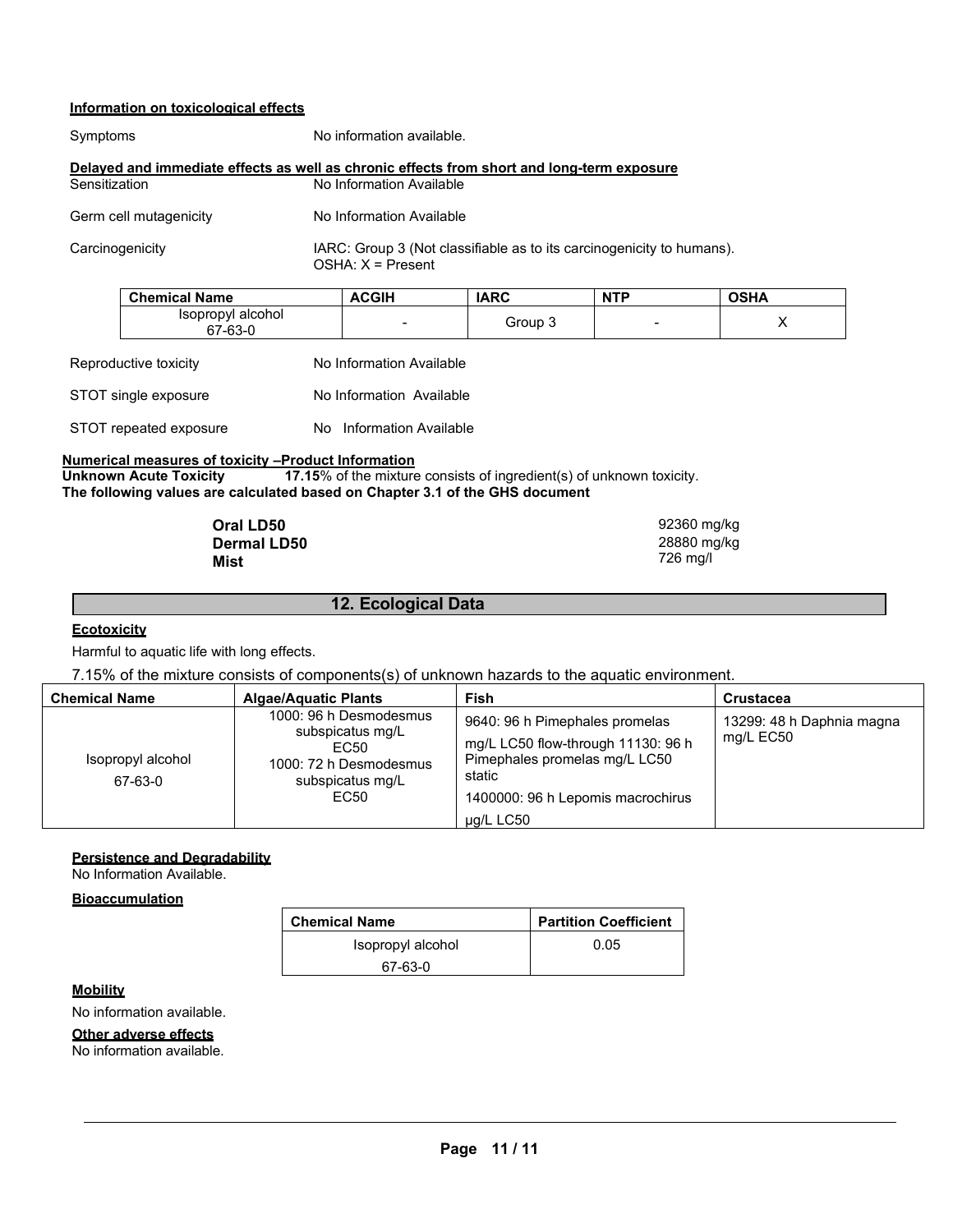## **13. DISPOSAL CONSIDERATIONS**

## **Disposal methods**

Disposal should be in accordance with applicable regional, national and local laws and regulations.

**Contaminated packaging Example 10 Dispose of in accordance with federal, state and local regulations.** 

| <b>Chemical Name</b>         | <b>California Hazardous Waste Status</b> |
|------------------------------|------------------------------------------|
| Isopropyl alcohol<br>67-63-0 | Toxic; Ignitable                         |

## **14. TRANSPORT INFORMATION**

| DOT                       |                                                               |
|---------------------------|---------------------------------------------------------------|
| UN/ID No.                 | 1993                                                          |
| Proper shipping name      | Flammable liquids, n.o.s. (contains isopropanol and pine oil) |
| <b>Hazard Class</b>       |                                                               |
| <b>Packing Group</b>      | Ш                                                             |
| <b>Emergency Response</b> | 128                                                           |

## **15. REGULATORY INFORMATION**

#### **Chemical Inventories**

| <b>TSCA</b>     | Complies |
|-----------------|----------|
| <b>DSL/NDSL</b> | Complies |

**EINECS/EIINCS** Does not comply

**TSCA** - United States Toxic Substances Control Act Section 8(b) Inventory

**DSL/NDSL** - Canadian Domestic Substances List/Non-Domestic Substances List

**EINECS/ELINCS** - European Inventory of Existing Chemical Substances/European List of Notified Chemical Substances

#### **U.S. Federal Regulations**

#### **SARA 313**

Section 313 of Title III of the Superfund Amendments and Reauthorization of 1986 (SARA). This product does not contain any chemicals which are subject to the reporting requirements of the Act and Title 40 of the Code of Federal Regulations, Part 372. Note: Isopropyl alcohol only needs to be reported if it is being manufactured by the strong acid process. Facilities that process or otherwise use isopropyl alcohol are NOT covered and should NOT file a report.

| <b>Chemical Name</b>      | <b>SARA 313 - Threshold Values %</b> |
|---------------------------|--------------------------------------|
| Isopropyl alcohol 67-63-0 | ⊥.∪<br>$\sim$                        |

#### **SARA 311/312 Hazard Categories**

| Acute Health Hazard               | Yes |
|-----------------------------------|-----|
| Chronic Health Hazard             | Nο  |
| Fire Hazard                       | Yes |
| Sudden Release of Pressure Hazard | N٥  |
| Reactive Hazard                   | N٥  |

#### **CWA (Clean Water Act)**

This product does not contain any substance regulated as pollutants pursuant to the Clean Water Act (40 CFR 122.21 and 40 CFR 122.42)

#### **CERCLA**

This material, as supplied, does not contain any substance regulated as a hazardous substance under the Comprehensive Environment Response Compensation and Liability Act (CERCLA) (40 CFR 302) or the Superfund Amendments and Reauthorization Act (SARA) (40 CFR 355). There may be specific reporting requirements at the local regional or state level pertaining to releases of this material.